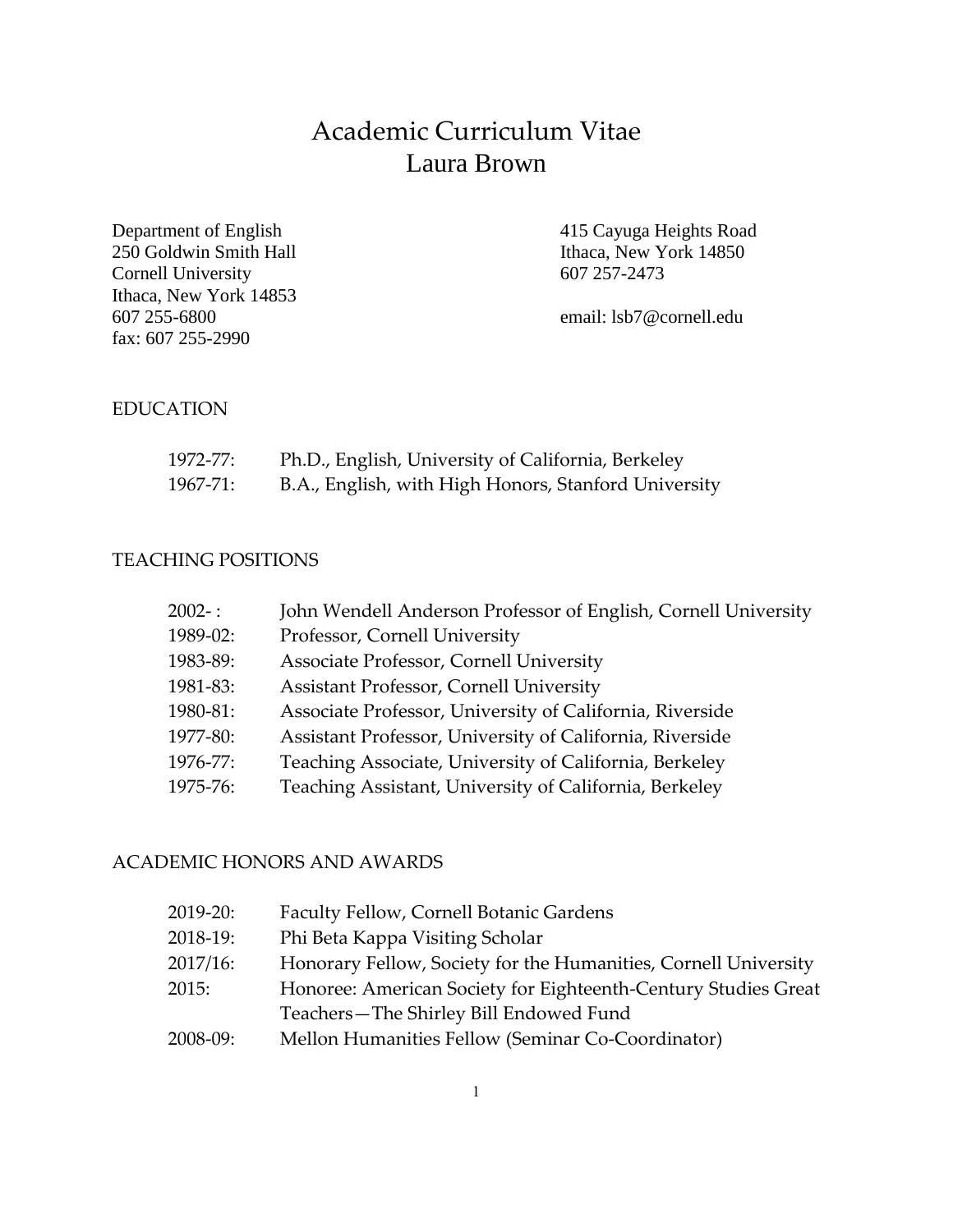| 2002     | John Wendell Anderson Chair, Cornell University              |
|----------|--------------------------------------------------------------|
| 2000:    | Fellow, Society for the Humanities, Cornell University       |
| 1984-85: | Fellow, Society for the Humanities, Cornell University       |
| 1982:    | Cornell Summer Fellowship Award                              |
| 1979:    | Regents Junior Faculty Fellowship, University of California, |
|          | Riverside                                                    |
| 1971:    | Phi Beta Kappa                                               |

#### PUBLICATIONS--BOOKS

*Homeless Dogs and Melancholy Apes: Humans and Other Animals in the Modern Literary Imagination.* Ithaca: Cornell University Press, 2010.

Fables of Modernity: Literature and Culture in the English Eighteenth Century. Ithaca: Cornell University Press, 2001.

*Ends of Empire: Women and Ideology in Early Eighteenth-Century English Literature.* Ithaca: Cornell University Press, 1993.

*Alexander Pope*. In *Rereading Literature*. Ed. Terry Eagleton. Oxford: Basil Blackwell, 1985.

*English Dramatic Form 1660-1760: An Essay in Generic History*. New Haven: Yale University Press, 1981.

#### PUBLICATIONS—EDITED BOOK

*The New Eighteenth Century: Theory-Politics-English Literature*. Ed. with Felicity Nussbaum. New York: Methuen, 1987.

#### TRANSLATED BOOK

Fables of Modernity: Literature and Culture in the English Eighteenth Century. Trans. Yuhan Mu. (Chinese). Shanghai: East China Normal University Press, 2019.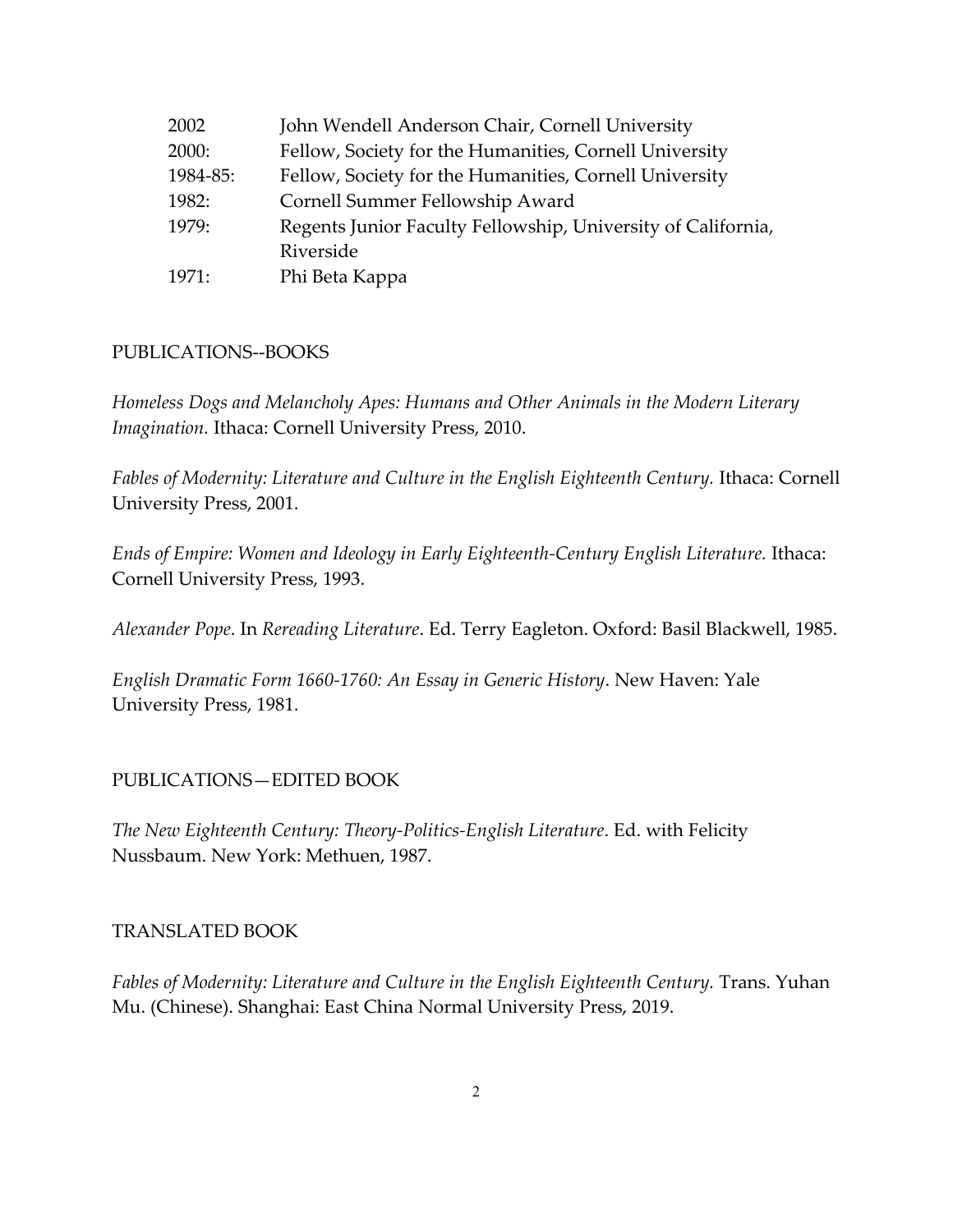## BOOK IN PROGRESS

*Storms, Pots, and the Power of Detritus: The Counter-Human Imaginary in Modern Literary Form*

## PUBLICATIONS—ARTICLES AND BOOK CHAPTERS

"Other than Humans in Specie and Species." *The Eighteenth Century: Theory and Interpretation*. Special Issue in honor of Felicity Nussbaum: The Future World of Eighteenth-Century Studies. Ed. Manushag Powell. Forthcoming 2020.

"How We Love." In *What Makes Us Human*. Ed. Caroline Levine. Ithaca: Cornell University Press. Forthcoming 2020.

"'Real' Animals and the Eighteenth-Century Literary Imagination." In *The Palgrave Handbook of Animals and Literature*. Ed. Susan McHugh, Robert McKay, and John Miller. London: Palgrave Macmillan. Forthcoming 2020.

"Defoe and Newton: Modern Matter." In *Robinson Crusoe after 300 Years*. Ed. Andreas Mueller and Glynis Ridley. Lewisburg, PA: Bucknell University Press, 2020.

"Animal Intimacies: Cross-Species Affect and the Lapdog Lyric." In *Reading Literary Animals: Medieval to Modern*, ed. Derek Ryan, Jane Spencer, and Karen Edwards. New York: Routledge, 2019.

"From Tropicopolitan to Anthropocene." *Eighteenth-Century Studies.* "In Honor of Srinivas Aravamudan." 50 (2017): 101-104.

"The Happy Man and the Cultural Fable of 'The Good Life.'" *The Eighteenth Century: Theory and Interpretation*. "Critical Conversations: The Good Life." 55 (2014): 103-108.

With Bryan Alkemeyer. "Rational Elephants or Hominoid Apes: Which is 'Early Modern'?" *Journal for Early Modern Cultural Studies* 13 (2013): 61-68.

"The Lady, the Lapdog, and Literary Alterity," *Eighteenth Century: Theory and*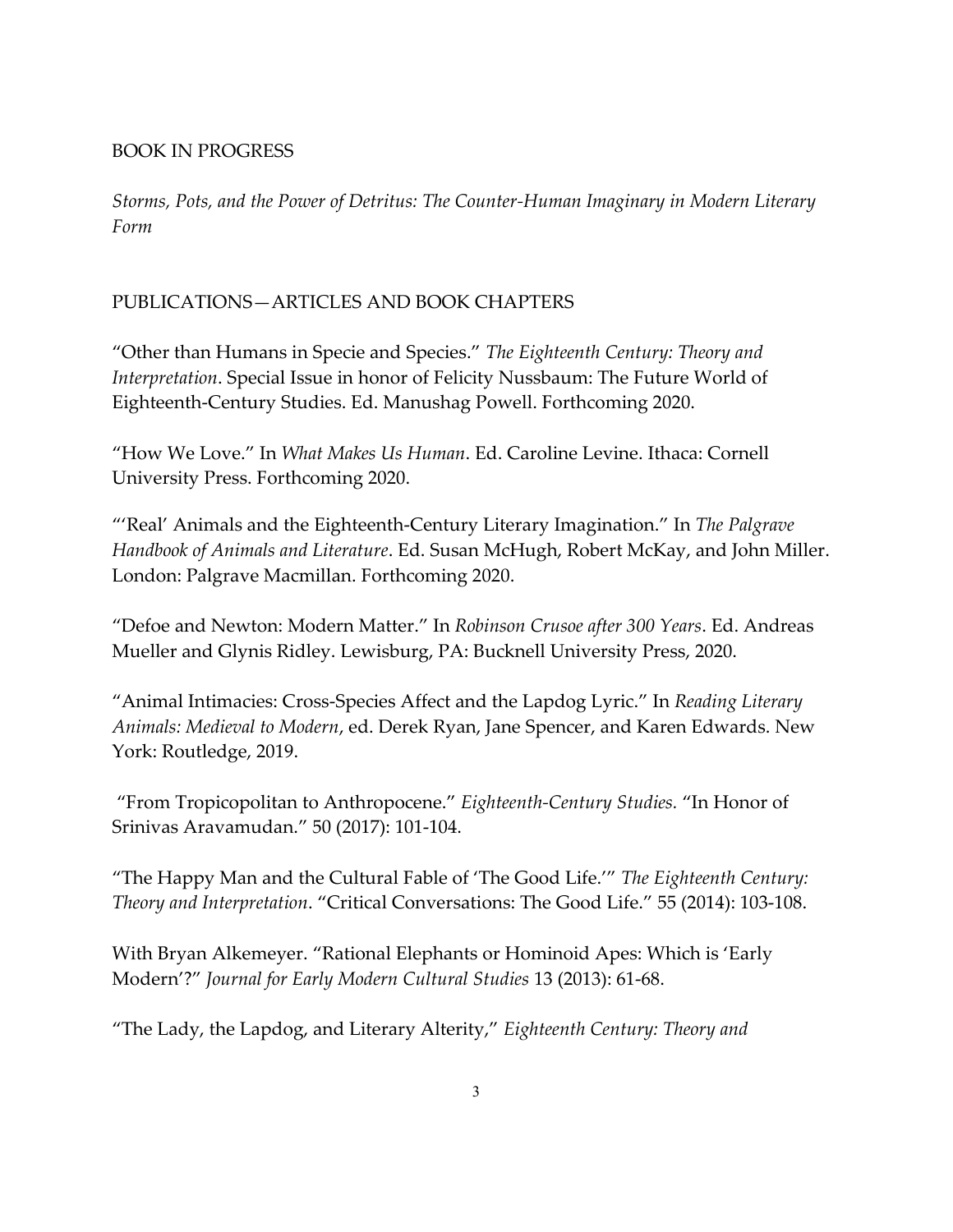*Interpretation*. Special Issue: "Brute Enlightenment: Humans, Animals, and Souls in the Eighteenth Century." 52 (2011): 31-45.

"Shock Effect: *Evelina*'s Monkey and the Marriage Plot." *The Eighteenth Century Novel*. Special Double Volume: Essays in Honor of John Richetti, ed. George Justice. 6-7 (2009): 379-407.

"Defoe's 'Black Prince': Elitism, Capitalism, and Cultural Difference." *Defoe's Footprints: Essays in Honour of Maximillian E. Novak*. Ed. Robert M. Maniquis and Carl Fisher. UCLA Center/Clark Series 11. Toronto: University of Toronto Press, 2009.

"Pope and the 'Other.'" *Cambridge Companion to Pope*, ed. Pat Rogers. Cambridge: Cambridge University Press, 2007.

"Dryden and the Imperial Imagination." *Cambridge Companion to Dryden*. Ed. Steven Zwicker. Cambridge: Cambridge University Press, 2004.

"Oceans and Floods: Fables of Global Perspective." *The Global Eighteenth Century: Mapping the Eighteenth-Century World*. Ed. Felicity Nussbaum. Baltimore: Johns Hopkins University Press, 2003.

"The Feminization of Ideology: Form and the Female in the Long Eighteenth Century." *Ideology and Form in Eighteenth-Century Literature*. Ed. David Richter. Lubbock, Texas: Texas Tech University Press, 1999.

"Amazons and Africans: Gender, Race, and Empire in Daniel Defoe." *Women, Race, and Writing in the Early Modern Period*. Ed. Margo Hendricks and Patricia Parker. London: Routledge, 1994.

"Reading Race and Gender: Jonathan Swift." *Eighteenth-Century Studies*, Special Issue: "The Politics of Difference." 23 (1990): 424-443.

"Revising Critical Practice." With Felicity Nussbaum. *The New Eighteenth Century*. Ed. Brown and Felicity Nussbaum. New York: Methuen, 1987.

"The Romance of Empire: *Oroonoko* and the Trade in Slaves." *The New Eighteenth Century*. Ed. Brown and Felicity Nussbaum. New York: Methuen, 1987.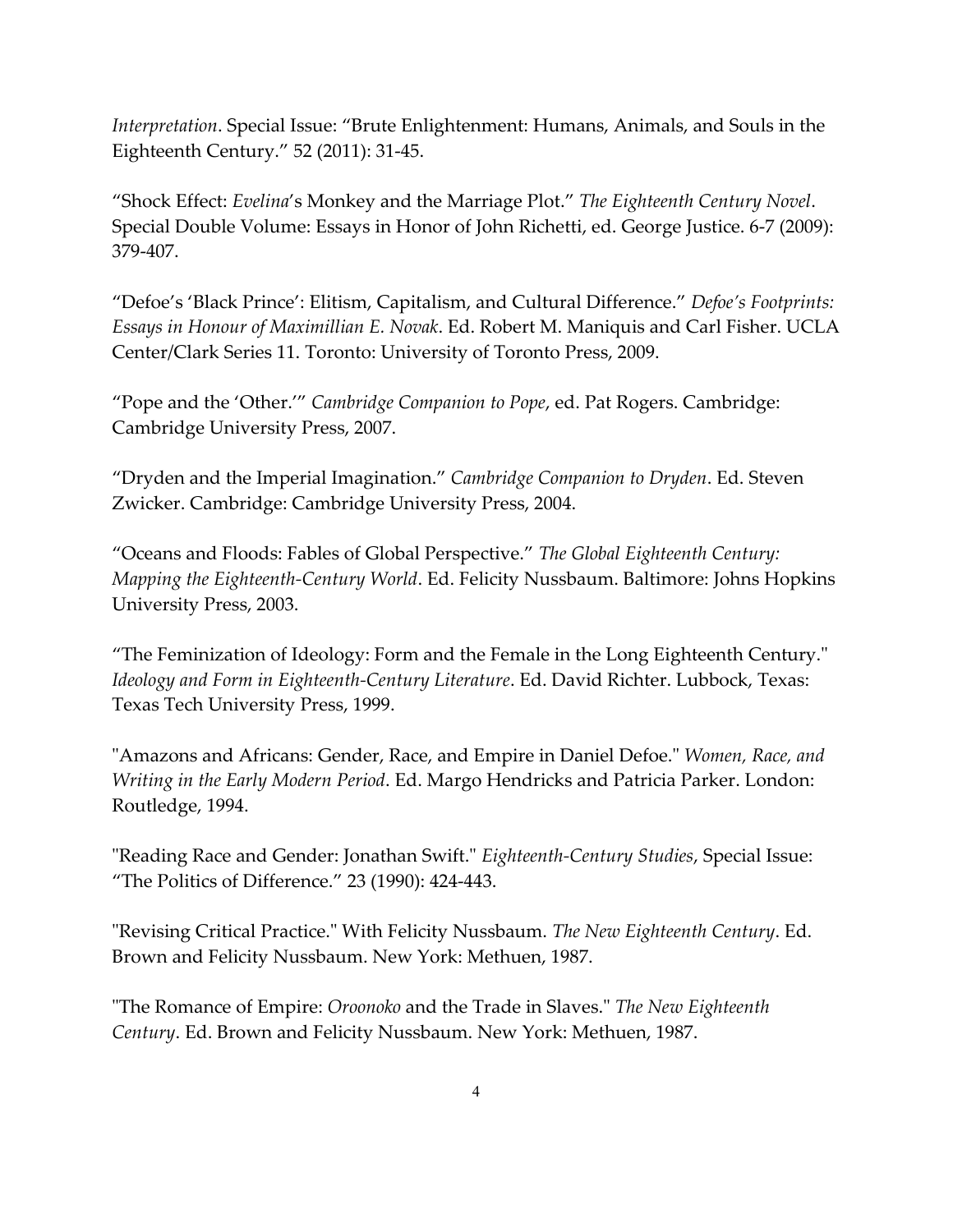"Contemporary Theory and the Defense of Eighteenth-Century Studies: Brian McCrea, G. S. Rousseau, and Melvyn New." *The Eighteenth Century: Theory and Interpretation*, 26:3. 1985: 281-87.

Review of John T. Harwood, *Critics, Values, and Restoration Comedy*. *Scriblerian* 15: 1983.

"The Defenseless Woman and the Development of English Tragedy." *Studies in English Literature* 22. 1982: 429-443.

"The Ideology of Restoration Poetic Form: John Dryden." *PMLA* 97 (1982): 395-407.

"Restoration Drama Criticism: Revisions and Orthodoxies." *Themes in Drama* 3 (1980): 191-201.

"Drama and Novel in Eighteenth-Century England." *Genre* 13 (1980): 287-304.

"The Divided Plot: Tragicomic Form in the Restoration." *ELH* 47 (1980): 67-79.

## PUBLICATIONS—TRANSLATED ARTICLE

"L'Altro rispetto all'umano in due generi popolari del XVIII secolo." (Italian translation of "Other-Than-Humans in Species and Specie") *Logoi.ph* (Journal of Philosophy). Special Issue on "Being Animal/Being Human." 4:12 (2018): 54-66.

## PUBLICATIONS--REPRINTS

"Imperialism and Poetic Form: *The Rape of the Lock*, *Windsor Forest*." From *Alexander Pope*. *Literary Criticism, Volume 59*. Ed. Larry Trudeau. London: The Gale Group, 2001.

"Reading Race and Gender: Jonathan Swift." *Gulliver's Travels, Norton Critical Edition*. Ed. Albert J. Rivero. New York: Norton, 2001.

"The Ideology of Neoclassical Aesthetics: *Epistles to Several Persons*." From *Alexander Pope*. *Literary Criticism, Volume 58*. Ed. Larry Trudeau. London: The Gale Group, 2000.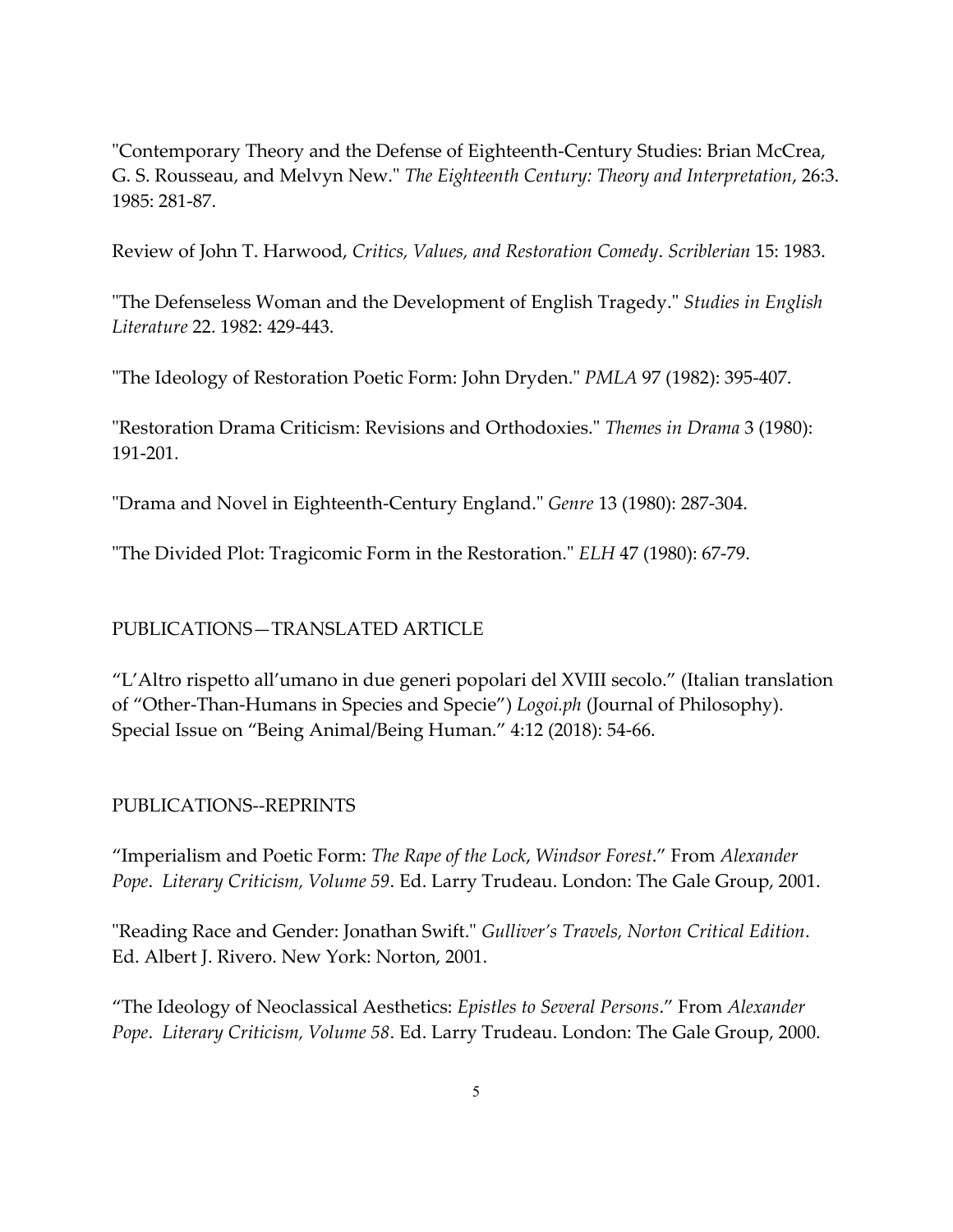"The Romance of Empire: *Oroonoko* and the Trade in Slaves." *New Casebook: Aphra Behn*. Ed. Janet Todd. London: Macmillan, 1999.

"The Romance of Empire: *Oroonoko* and the Trade in Slaves." *Early Women Writers: Longman Critical Readers*. Ed. Anita Pacheco. London: Longman, 1998.

On *The Way of the World*, from *English Dramatic Form, 1660-1760*. In *Restoration and Eighteenth-Century Comedy, Norton Critical Edition*. Ed. Scott McMillin. New York: Norton, 1997.

"The Romance of Empire: *Oroonoko* and the Trade in Slaves." *Oroonoko, Norton Critical Edition.* Ed. Joanna Lipking. New York: Norton, 1997.

"The Ideology of Neo-Classical Aesthetics: *Epistles to Several Persons*." From *Alexander Pope*. *Pope: Longman Critical Reader*. Ed. Brean S. Hammond. London: Longman, 1995.

"Reading Race and Gender: Jonathan Swift." *Critical Essays on Jonathan Swift*. Ed. Frank Palmeri. New York: G. K. Hall, 1993.

"The Ideology of Restoration Poetic Form: John Dryden." *Modern Critical Views: John Dryden*. Ed. Harold Bloom. New York: Chelsea, 1987.

## INTERVIEWS

Ashley L. Cohen, Interview with Laura Brown, *Eighteenth-Century Studies*, "ASECS at Fifty Interview Series," 53.4 (2020). Forthcoming.

#### PAPERS

"The Counter-Human Uncreates the Human: *The Dunciad."* Society for Literature, Science, and the Arts Annual Conference, Irvine CA. "Under the Air Pump: Animal Studies and the Scientific Revolution," Session chair, Bryan Alkemeyer. November 2019.

"The Other than Human in Species and Specie." Phi Beta Kappa Visiting Scholar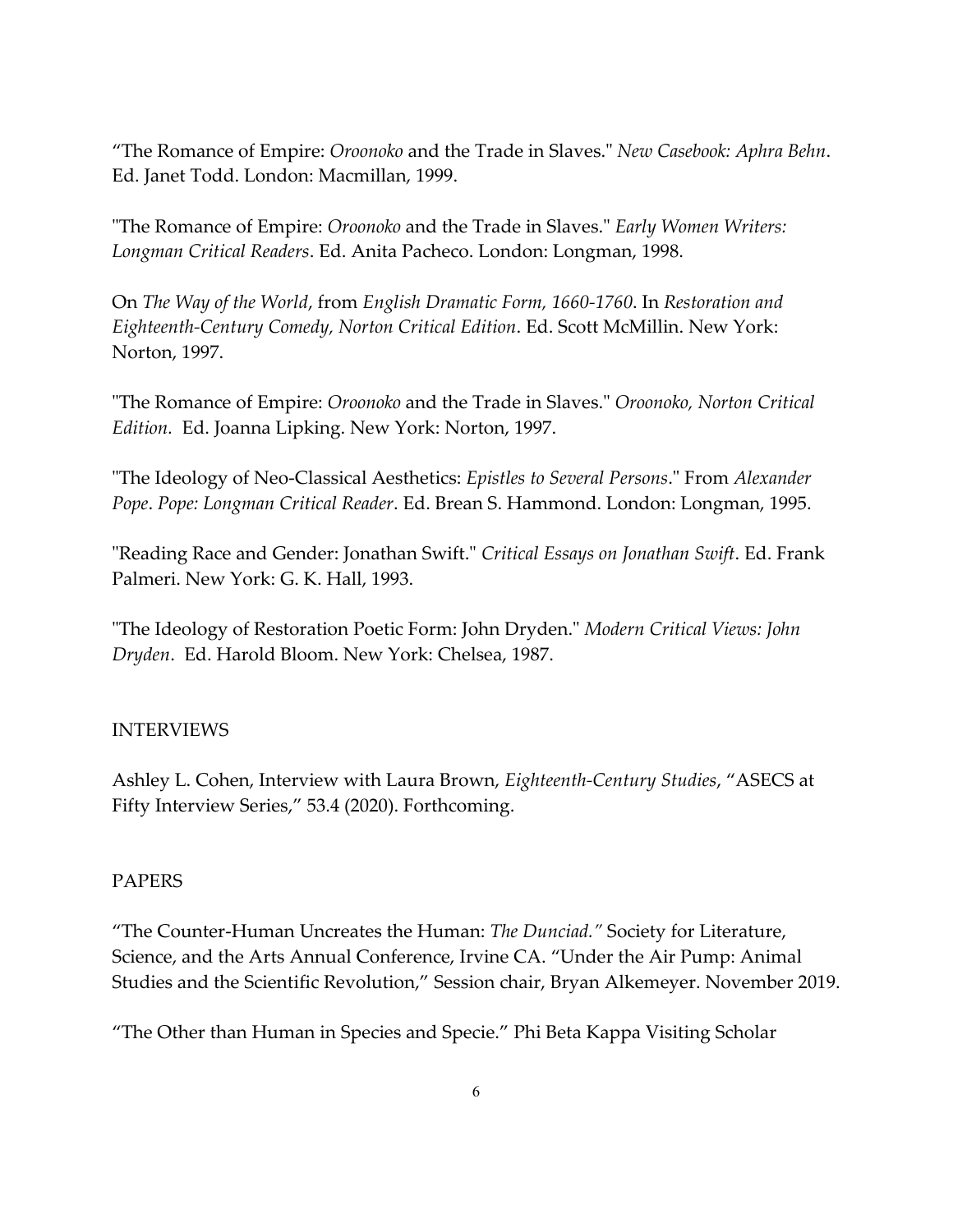Program. Texas A&M University. April 2019.

"Defoe and Newton: Modern Matter." Phi Beta Kappa Visiting Scholar Program. Ohio Wesleyan University. April 2019.

Co-chair with Ramesh Mallipeddi, roundtable session. "The Animal and the Human in the Anthropocene." American Society for Eighteenth-Century Studies Annual Conference. March 2019.

"How We Love: Animal Affects in Eighteenth-Century Literary Culture." Phi Beta Kappa Visiting Scholar Program. Augustana College. March 2019.

"How We Love: Animal Affects in Eighteenth-Century Literary Culture." Phi Beta Kappa Visiting Scholar Program. Alfred University. February 2019.

"Defoe and Newton: Modern Matter." Phi Beta Kappa Visiting Scholar Program. Hollins University. February 2019.

"The Other-than-Human in Species and Specie." Phi Beta Kappa Visiting Scholar Program. Colby College. November 2018.

"How We Love: Animal Affects in Eighteenth-Century Literary Culture." Phi Beta Kappa Visiting Scholar Program. Centre College. October 2018.

"Teaching with Tropicopolitans." "Celebrating the Work of Srinivas Aravamudan." American Society for Eighteenth-Century Studies Annual Conference. March 2016.

"Species, Specie, and Forms of Affinity in Eighteenth-Century English Literature." The Future of Eighteenth-Century Studies: A Conference in Honor of Felicity Nussbaum. Clark Library, University of California, Los Angeles. November 2015.

"Non-Human Genres: Species, Specie, and Forms of Affinity in Eighteenth-Century English Literature." Economies of English: The Language of Money and Value. Conférence Universitaire de la Suisse Occidentale. University of Geneva. April 2015.

"'Who Wou'd Be Man?': Lapdog Lovers and the Rise of the Literary Animal." All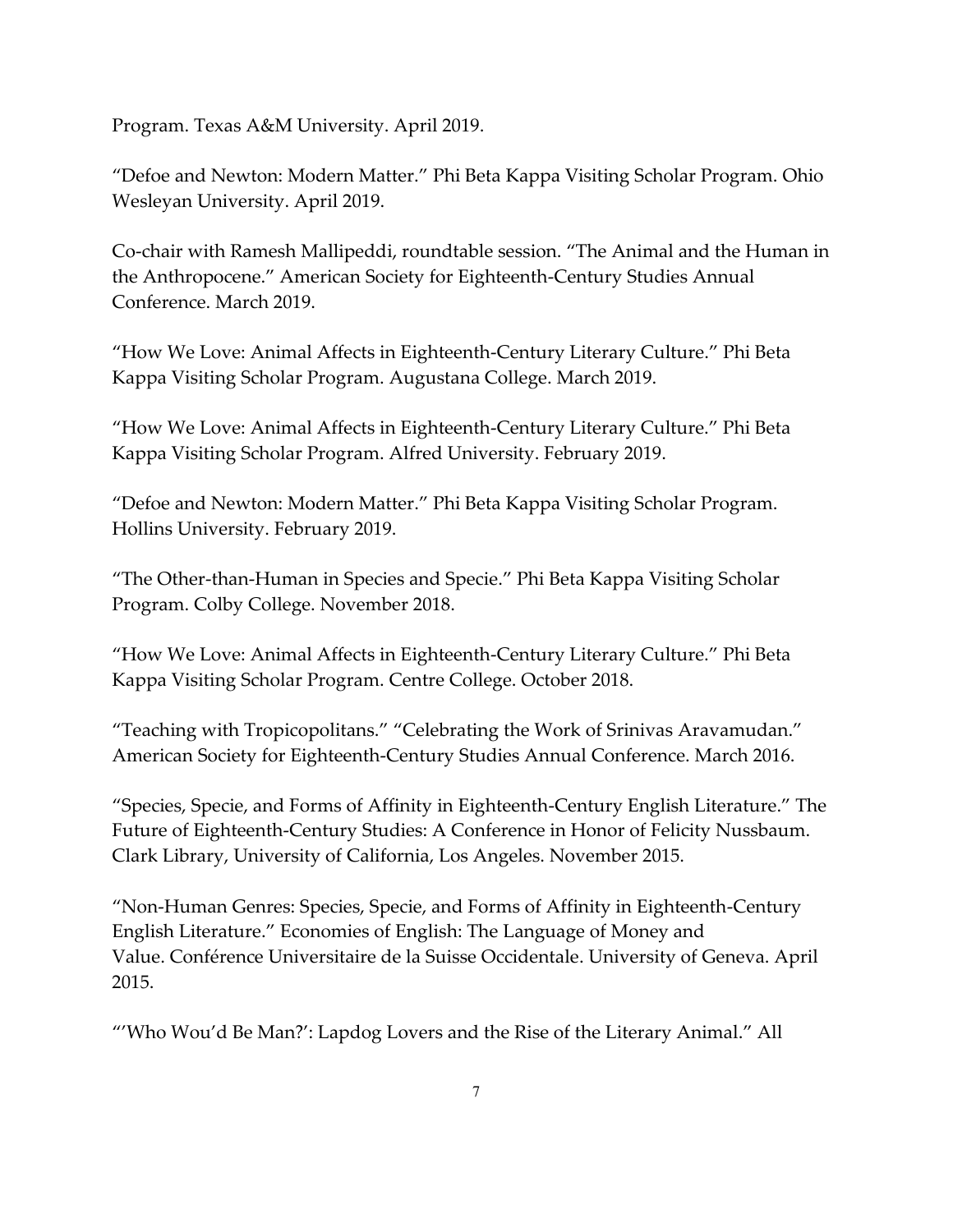Things Great and Small: Interdisciplinary Interspecies Community. University of California, Davis. November 2014.

"Beyond Species: Form, Genre, and the Imprint of the Animal in Eighteenth-Century Literature." Keynote Lecture. Reading Animals: An International English Studies Conference. University of Sheffield. July 2014.

"Engaged Learning in the Literature Classroom." New Approaches to Pedagogy in Literature. University of California, Los Angeles. May 2014.

"How We Love: Animal Affects in Eighteenth-Century Literary Culture." Workshop on Animal Magnetism: The Push and Pull of Con-social Life. Mellon-Sawyer Seminar on Animal Magnetism: The Emotional Ecology of Animals and Humans. Brown University. April 2014.

"Non-Human Genres: Love, Paradise, and the Rise of the Animal in English Literature." Gregory Bredbeck Memorial Lecture, University of California, Riverside. May 2013.

"The 'Good Life' of the Imagination." Roundtable contribution, "The Good Life: Civil Society and Its Discontents." American Society for Eighteenth-Century Studies Conference. April 2013.

"Non-Human Genres: Love, Paradise, and the Rise of the Animal in English Literature." Syracuse University Graduate Student Symposium. September 2012.

"Animal-kind and Generic Innovation: The Rise of the Animal in Eighteenth-Century English Literature." Presidential Address. American Society for Eighteenth-Century Studies Conference, March 2012.

"Non-Human Genres: Love, Paradise, and the Rise of the Animal in English Literature." Carlton College. January 2012.

"Literary Form and the Rise of the Imaginary Animal." Plenary address, Canadian Society for Eighteenth-Century Studies/ Aphra Behn Society Annual Convention. October 2011.

"Inequality, Alterity, and the Non-Human: New Models of Dissonance in Eighteenth-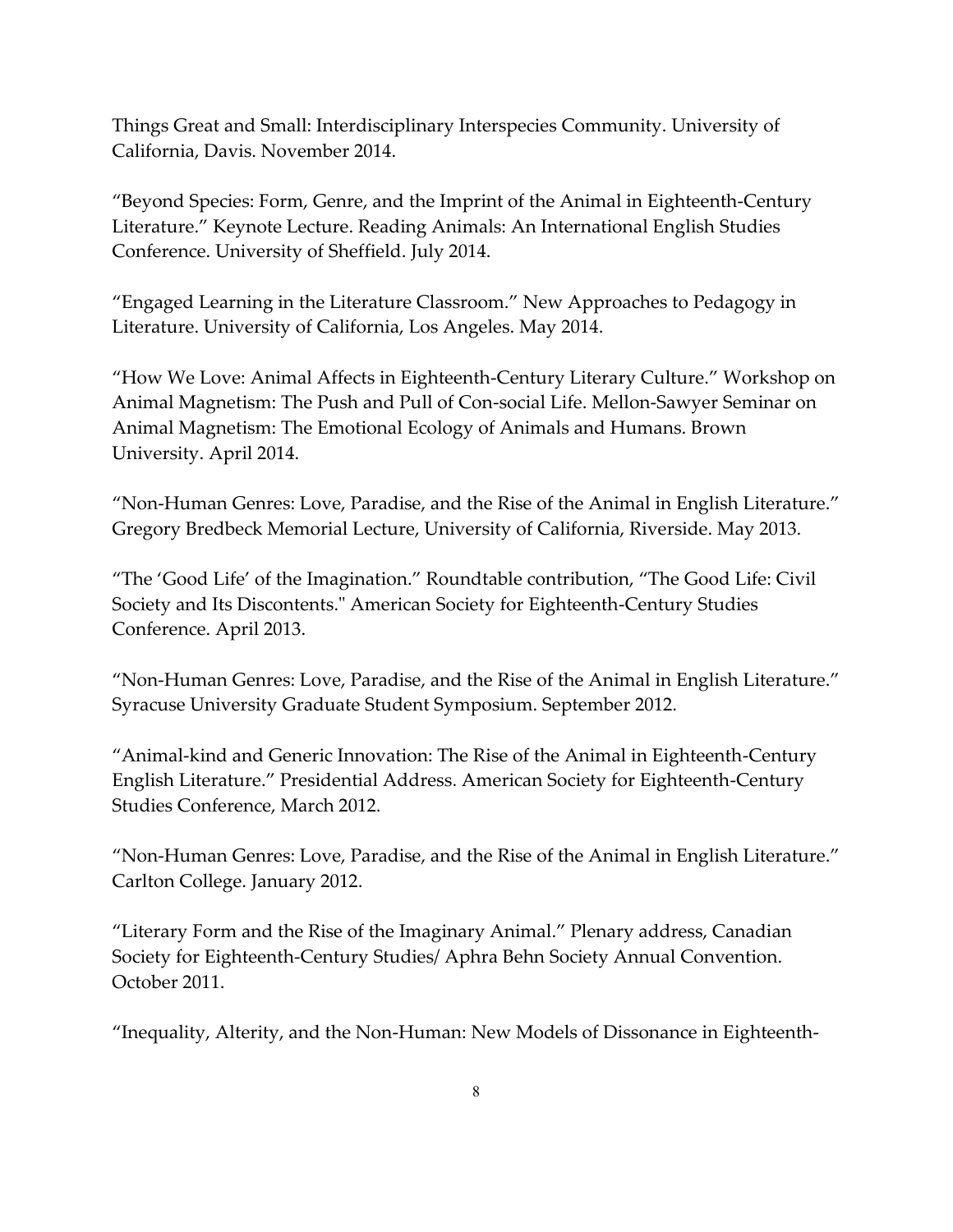Century Literary Culture." Roundtable on Orientalism and Colonialism in Eighteenth-Century Studies: Literature and History in Dialogue. Columbia University. September 2011.

"Love, Paradise, and the Rise of the Animal in English Literature." Presented at the exhibit "Famous Animals from the Trojan Horse to Godzilla," Kroch Library, Cornell University. March 2011.

"Shock Effect: Monkeys, Marriage, and Frances Burney's *Evelina*." Huntington Library, Long Eighteenth-Century Seminar, September 2008.

"The Monkey and the Marriage Plot." English Department, University of Pennsylvania. November 2008.

"Introduction." New Perspectives" Panel, John Dryden Conference, University of Rochester, November 2008.

"Violent Intimacy: The Lady, the Lapdog, and Literary Alterity." Symposium on *The New Eighteenth Century: Twenty Years Later*, University of California, Davis, May 2007.

"Mentoring the 'Student to Colleague' Transition." Women's Caucus Roundtable, American Society for Eighteenth-Century Studies Annual Convention, April 2006.

"The Lady and the Lapdog: Petkeeping and Literary Alterity." Group for Early Modern Cultural Studies Annual Conference, December 2005.

"Defoe's 'Black Prince': Elitism, Capitalism, and Cultural Difference." New York Eighteenth-Century Seminar, Fordham University, April 2005.

"The Lapdog and the Fashionable Female." Keynote address, 18<sup>th</sup> and 19<sup>th</sup> Century British Women Writers Conference, Texas Christian University, March 2003.

"Fables of Modernity," session on New Books on Modernity in the Eighteenth Century, Northeast Society for Eighteenth Century Studies Conference, New York City, October 2002.

"Defoe's 'Black Prince': Elitism, Capitalism, and Cultural Difference." "Defoe's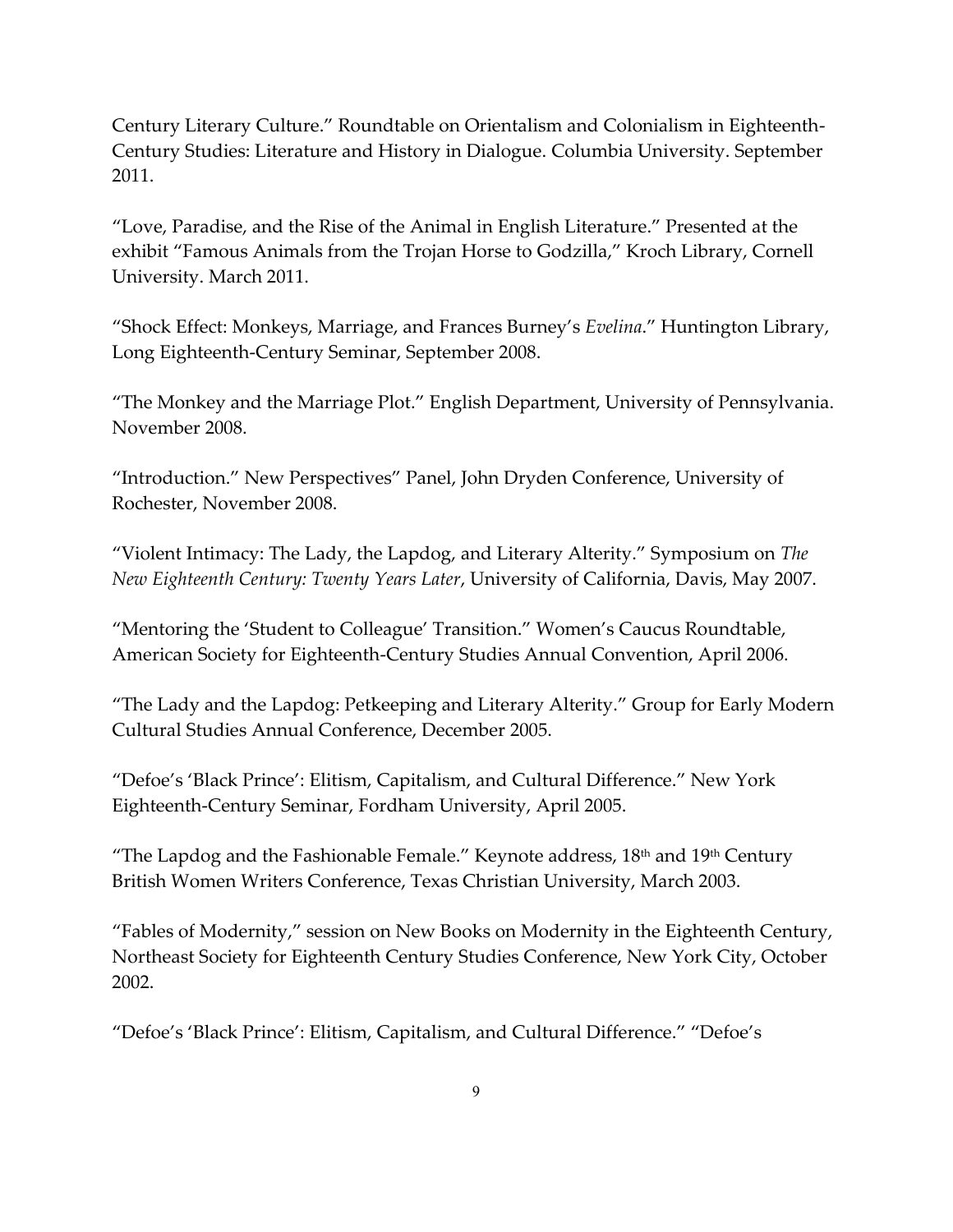Footprints: A Conference in Honor of Maximillian Novak," Clark Library, University of California, Los Angeles, June 2002.

"Identity and the Ethics of Reading: Fables of Identity." Conference on The Future of Minority Studies: Redefining Identity Politics, Cornell University, November 2001.

"The City Sewer: Fables of Modernity in Eighteenth-Century English Print Culture." Society for the Humanities Annual Invited Lecture, Cornell University, February 2001.

"Spectacles of Cultural Contact: Eighteenth-Century Theater and the Figure of the Native Prince." "Theater and Anti-Theater in the Eighteenth Century" Conference, Yale University tercentenary, Yale University, February 2001.

"Orangutans, Lap-dogs, and Parrots: Alterity and Race in Eighteenth-Century England." Leranbaum Lecture, SUNY Binghamton, April 2000.

"Eighteenth-Century Studies/Cultural Studies." Critical Orthodoxies" Session. American Society for Eighteenth-Century Studies Annual Conference, April 2000.

"The Current Eighteenth Century: Response." "The Current Eighteenth Century" Session. American Society for Eighteenth-Century Studies Annual Conference, April 2000.

"Torrents and Oceans: Fables of Expansion." "The Global Eighteenth Century," Clark Library Conference, University of California, Los Angeles, November 1999.

"Myths of Modernity: Swift's 'City Shower.'" Plenary address. Cultural Crossroads: Midwestern American Society for Eighteenth Century Studies, Mackinaw City, Michigan, October 1998.

"Structures of Imagination: Ralph Rader and Historicism." Narrative: An International Conference, Northwestern University, April 1998.

"Gender and Revolution: The Representation of Women in Eighteenth-Century Literary Culture." Syracuse University, November 1995.

"The Feminization of Ideology: Fell to Wollstonecraft." Plenary address. Midwestern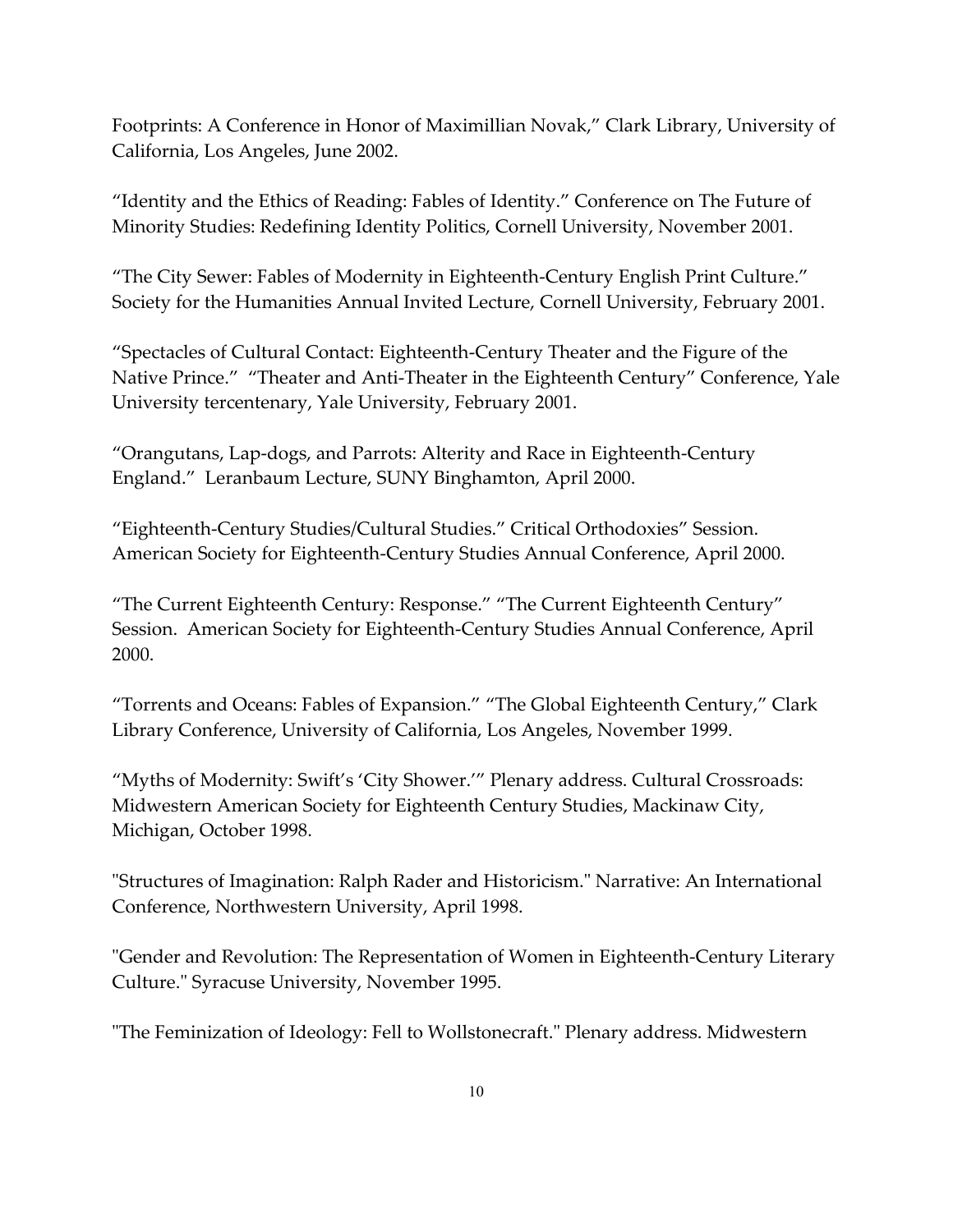American Society for Eighteenth-Century Studies, October 1995.

"Women and Ideology in the Eighteenth Century." Princeton University, October 1992.

"Women, Commodification, and Colonialism," a series of two invited seminars conducted at Yale University, April 1992.

"Africans and Amazons: Gender, Race, and Empire in Daniel Defoe," Plenary address. American Society for Eighteenth-Century Studies Annual Conference, April 1991.

"Reading Race and Gender," University of Massachusetts, Amherst, November, 1988.

"Political Readings of Eighteenth-Century Literature: Reading Race and Gender," English Institute, August 1988.

"Race and Gender in *Gulliver's Travels*," Modern Language Association Convention, December 1987.

"The Ends of Political Criticism: Gender, Race, and Swift." Tudor-Stuart Club, The Johns Hopkins University, December 1987.

"The Aim of the Political: Gender, Race, and Jonathan Swift," Syracuse University, November 1987.

"The Romance of Empire: Restoration Prose Fiction and the Trade in Slaves," Dartmouth College, April 1987.

"Commodity Fetishism and Neoclassical Aesthetic Theory: An Essay in Feminist Poetics," Cornell University, April 1986; State University of New York at Stonybrook, April 1986.

"The `Past Age' and the Next: Theories of Drama in the Restoration and Early Eighteenth Century." Restoration and Early Eighteenth-Century Division, Modern Language Association Convention, December 1985.

"Race and Gender in the Critique of Literary Culture," Education Against Oppression Series, Cornell University, November 1985.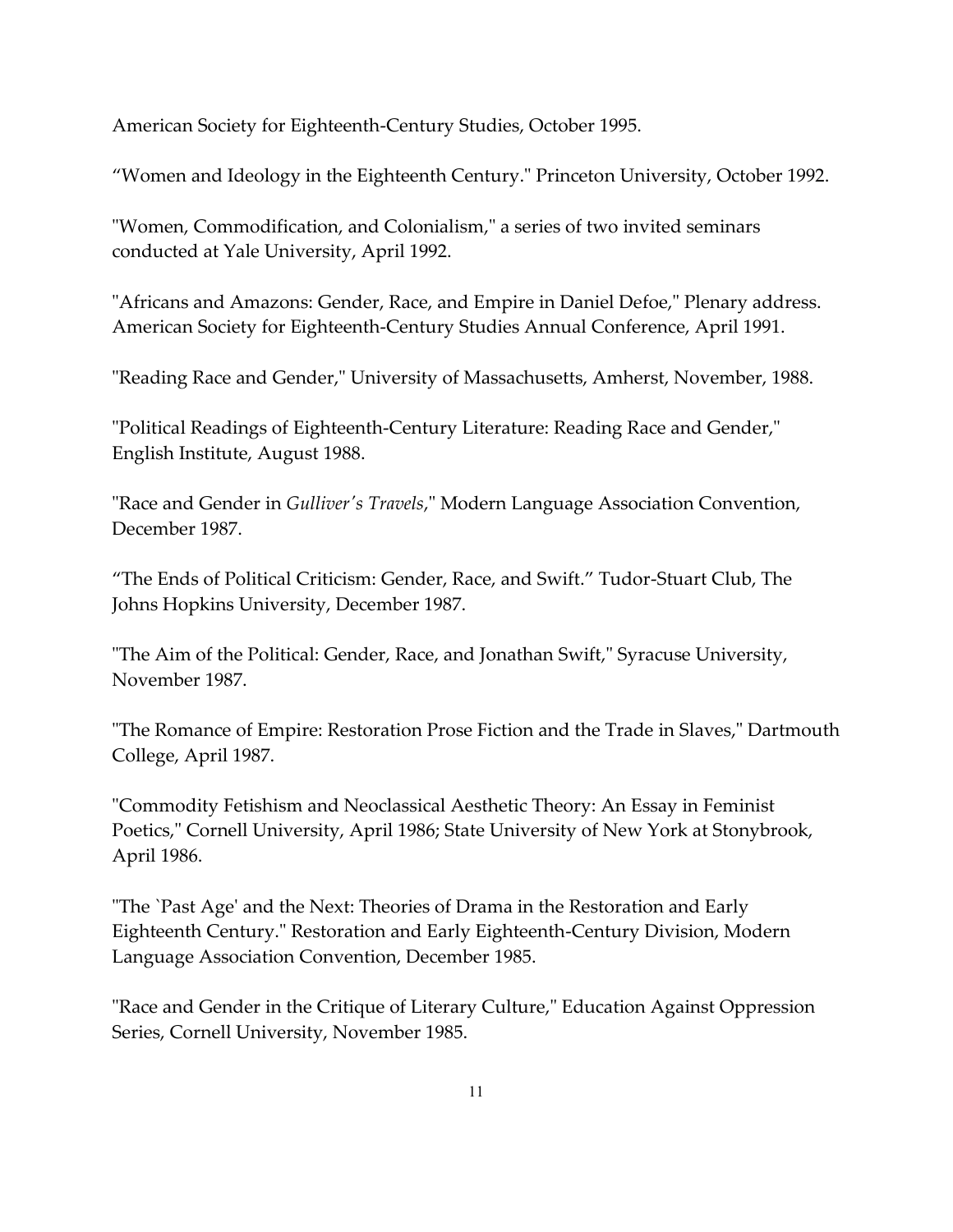"Women and Imperialism." "Challenging the Canon" Conference, Hobart and William Smith Colleges, April 1986.

"Images of Empire, Images of Women." "Images of Empire" Conference, Society for the Humanities, Cornell University, March 1985.

"Imperialism and Poetic Form: Alexander Pope." Cornell University, 1983.

"Baroque as a Mode of Hegemony: Restoration Heroic Drama." Drama Division, Modern Language Association Convention, December 1982.

"Restoration Ideological Structures: *The Pilgrim's Progress* and *Absalom and Achitophel*." North East American Society for Eighteenth-Century Studies Annual Conference, October, 1982.

"Virginia Woolf and Contemporary Feminism." Clark University, 1982.

"The Female Protagonist and Generic Transition." American Society for Eighteenth-Century Studies Annual Convention, 1982.

"History and Generic Transition: The Ideology of Depoliticization in Restoration Tragedy." Modern Language Association Convention, 1981.

"The Ideology of Form in John Dryden's Poetry." Cornell University English Department, 1980.

"Realism and Literary Form in the Eighteenth Century." East-Central Conference of the American Society for Eighteenth-Century Studies, 1978.

"Drama and Novel in the Eighteenth Century." Sixth Annual Conference of the Western Society for Eighteenth-Century Studies, 1978.

"The Formation of the Divided Plot in Restoration Tragicomedy." Modern Language Association Convention, 1977.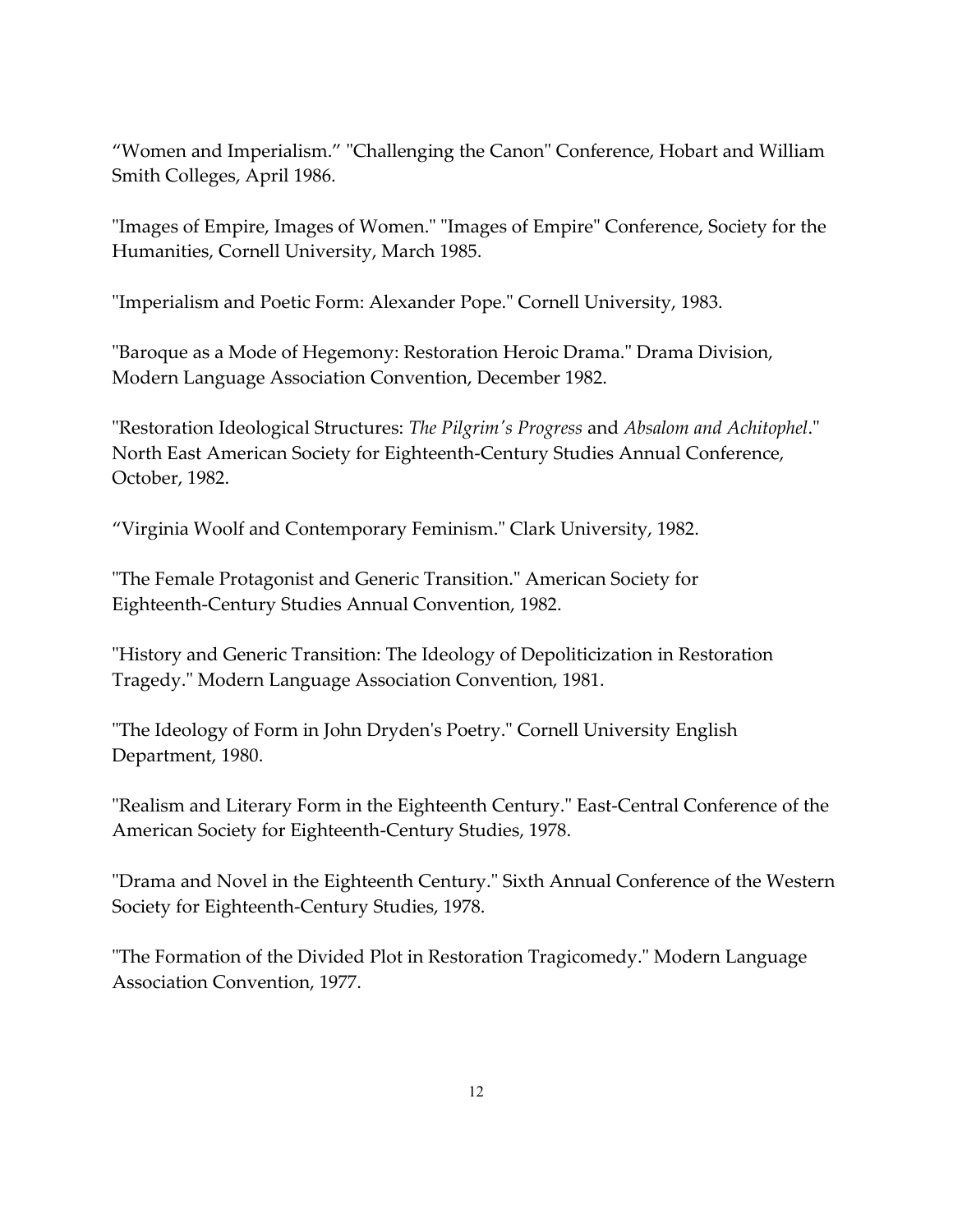### CONFERENCE AND PANEL DIRECTION

Roundtable: "The Animal and the Human in the Anthropocene." Coordinator with Ramesh Mallipeddi. American Society for Eighteenth-Century Studies Annual Convention. Denver, March 2019.

American Society for Eighteenth-Century Studies Annual Convention. Presiding President of the Society. San Antonio, April 2012.

"Political Readings of Eighteenth-Century Literature." Panel organizer. The English Institute. August 1988.

"Criticism A La Mode: Revisionist Approaches to Eighteenth-Century English Literature." Conference organizer. Cornell University, October 1985.

SERVICE (Senior Vice Provost for Undergraduate Education, Cornell, selected initiatives)

| 2013-15: | Senior Vice Provost for Undergraduate Education                      |
|----------|----------------------------------------------------------------------|
| 2009-13: | Vice Provost for Undergraduate Education                             |
|          | Office of the Vice Provost for Undergraduate Education:              |
|          | Academic Integrity Initiative                                        |
|          | Associate Deans Group                                                |
|          | <b>Center for Teaching Excellence</b>                                |
|          | Cornell Office of International Education/Study Abroad               |
|          | <b>Engaged Learning and Research Office</b>                          |
|          | Language Education Council                                           |
|          | Learning Strategies Center                                           |
|          | Living-Learning Initiative                                           |
|          | Office of Academic Diversity Initiatives                             |
|          | Office of Internal Transfer                                          |
|          | Office of Undergraduate Research                                     |
|          | Online Learning Development and CornellX MOOCs                       |
|          | Posse Foundation Liaison                                             |
|          | <b>University Courses Initiative</b>                                 |
|          | Institutional Diversity Planning (Toward New Destinations), Director |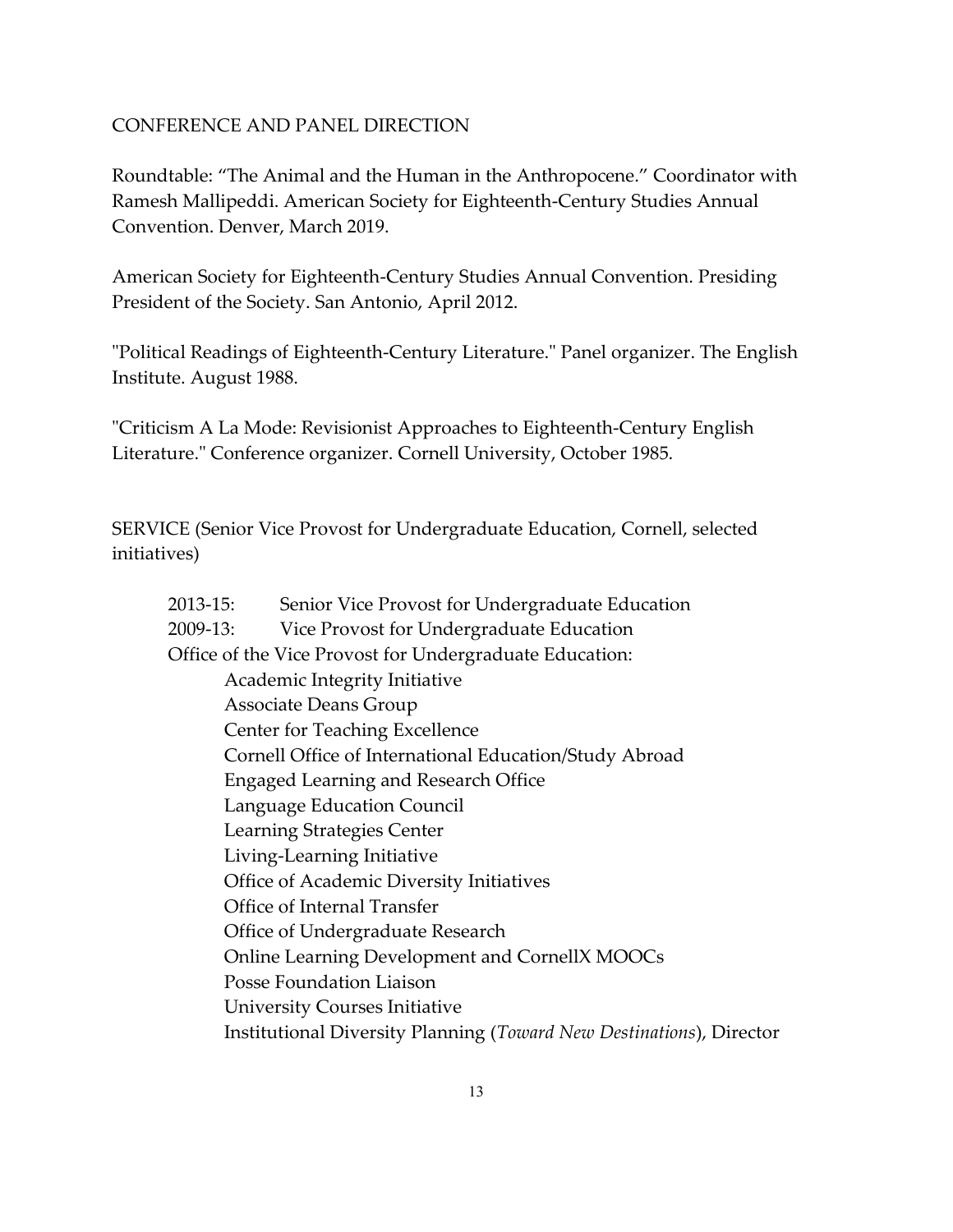## SERVICE (Cornell, selected activities)

| 1981-85:   | <b>Women's Studies Executive Board</b>                        |
|------------|---------------------------------------------------------------|
| 1982-85:   | <b>Faculty Council of Representatives</b>                     |
| 1983-86:   | College of Arts and Sciences Tenure Appeals Committee         |
| 1984-87:   | Director of Graduate Studies, English Department              |
| 1987-90:   | College of Arts and Sciences Humanities Council               |
| 1987-90:   | General Committee of the Graduate School                      |
| 1987-88:   | College of Arts and Sciences Committee on Undergraduate       |
|            | Education                                                     |
| 1988-92:   | Provost's Committee on the Status of Women                    |
| 1989-90:   | Asian American Studies Program Faculty Appointments           |
|            | Committee; English Department Appointments Committee:         |
|            | Renaissance Literature                                        |
| 1991-92:   | English Department Appointments Committee Co-chair: Asian     |
|            | American                                                      |
|            | Literature; English Department Appointments Committee: Native |
|            | American Literature                                           |
| 1994-95:   | English Department Appointments Committee: Gay, Lesbian, and  |
|            | Bisexual Studies/ 19th Century Literature                     |
| 1995-97:   | Faculty Editorial Board, Cornell University Press             |
| 1995-96:   | Arts College Sexual Harassment Procedures Review Committee    |
| 1996-97:   | English Department Graduate Placement Committee; Ad Hoc       |
|            | <b>Undergraduate Courses Committee</b>                        |
| 1997-98:   | English Department Appointments Committee: Twentieth-Century  |
|            | Literature                                                    |
| 1998-99:   | English Department Graduate Placement Committee               |
| 1998-01:   | College of Arts and Sciences Agenda Committee                 |
| 1999-2000: | Chair, English Department Appointments Committee: Native      |
|            | American Literature                                           |
| 2000-01:   | English Department Appointments Committee: American           |
|            | Literature/Women's Studies                                    |
| 2001-03:   | <b>Faculty Senate</b>                                         |
| 2001-02:   | Chair, English Department Graduate Policy and Curriculum      |
|            | Committee                                                     |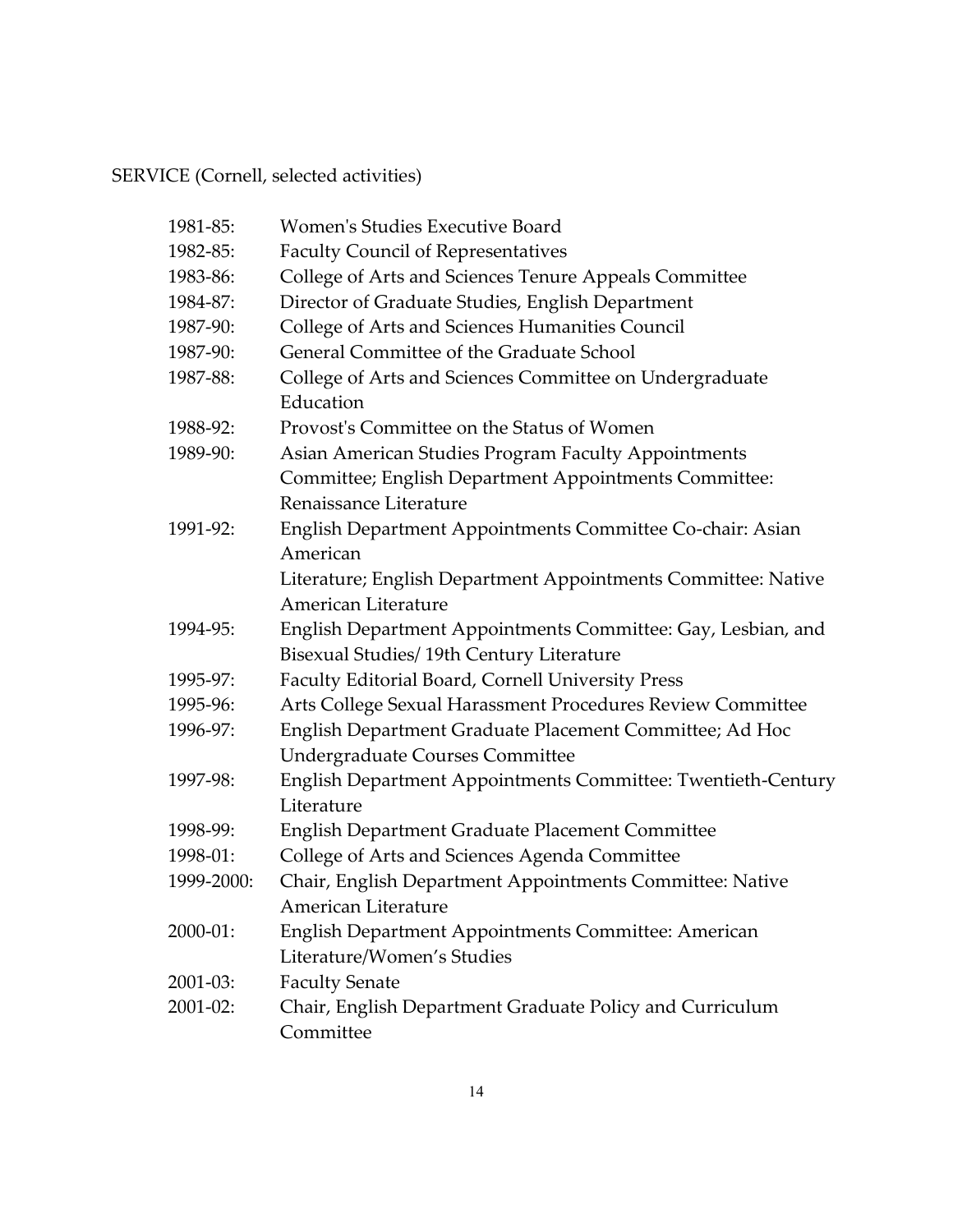| $2002 - 05$ : | Chair, Department of English                                      |
|---------------|-------------------------------------------------------------------|
| $2006 - 09$ : | Dean's Advisory Committee on Appointments                         |
| $2007-10$ :   | Financial Policy Committee of the Academic Senate                 |
| $2009-11:$    | Middle States Accreditation Self Study Steering Committee         |
| $2009-11:$    | Chair, Accreditation "Educational Offerings" Working Group        |
| $2009-13$ :   | Vice Provost for Undergraduate Education                          |
| $2013 - 15$ : | Senior Vice Provost for Undergraduate Education                   |
| $2016 - 17$ : | Chair, College of Arts and Sciences Curriculum Committee          |
| 2018-         | Director of Graduate Student Teaching, English Department         |
| 2019-23:      | Co-Chair, College of Arts and Sciences Academic Integrity Hearing |
|               | Board                                                             |

## SERVICE (selected General)

| 1983-86: | Modern Language Association Program Committee                                   |
|----------|---------------------------------------------------------------------------------|
| 1986-88: | Modern Language Association Delegate Assembly                                   |
| 1988-96: | Restoration, Editorial Board Member                                             |
| 1995-98: | <b>PMLA Advisory Committee</b>                                                  |
| 1995-98: | Eighteenth-Century Studies, Advisory Editor                                     |
| 2006-07: | American Society for Eighteenth Century Studies, Gottschalk Prize               |
|          | <b>Selection Committee</b>                                                      |
| 2006-08: | Panelist, Dissertation Completion Fellowship, Mellon/ACLS Early                 |
|          | Career Fellowship Program                                                       |
| 2007-10: | Eighteenth-Century Studies, Editorial Board Member                              |
| 2009-10: | Cornell University representative, National Humanities Alliance                 |
| 2009-10: | 2 <sup>nd</sup> Vice President, American Society for Eighteenth-Century         |
|          | <b>Studies</b>                                                                  |
| 2010-11: | 1 <sup>st</sup> Vice President, American Society for Eighteenth-Century Studies |
| 2011-12: | President, American Society for Eighteenth-Century Studies                      |
| 2012-16: | Elected delegate, International Society for Eighteenth-Century                  |
|          | <b>Studies</b>                                                                  |
| 2013-14: | Chair, Nominating Committee, American Society for Eighteenth-                   |
|          | <b>Century Studies</b>                                                          |
| 2014-16  | Member, Executive Committee International Association for                       |
|          | <b>Eighteenth-Century Studies</b>                                               |
| 2015-19: | Assistant Treasurer, Executive Committee International Association              |
|          |                                                                                 |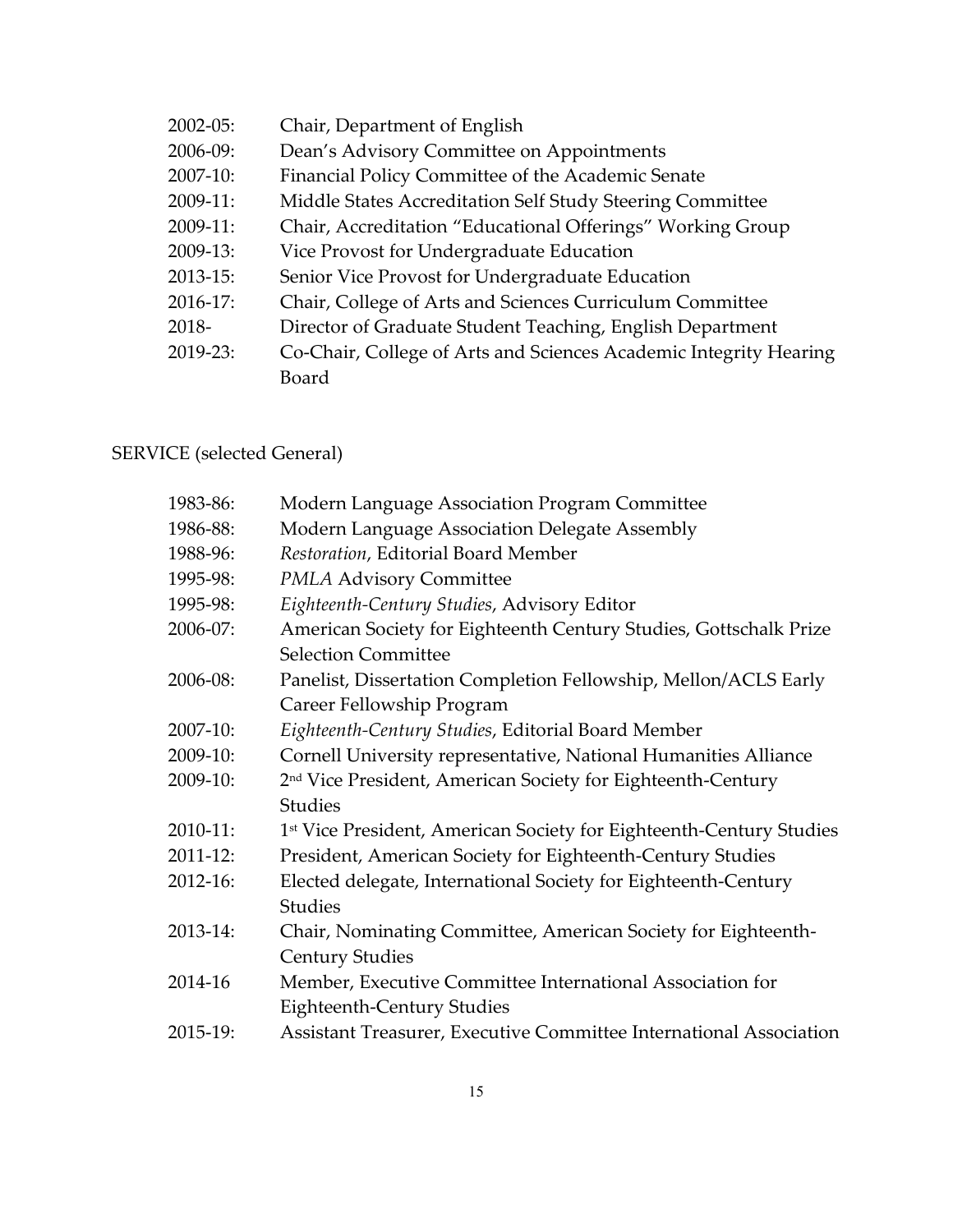|       | for Eighteenth-Century Studies                               |
|-------|--------------------------------------------------------------|
| 2017: | James Russell Lowell Prize Committee, Modern Language        |
|       | Association                                                  |
| 2018: | Chair, James Russell Lowell Prize Committee, Modern Language |
|       | Association                                                  |

#### PH.D. DISSERTATIONS DIRECTED (Cornell University)

- Suvir Kaul, Department of English, University of Pennsylvania
- Patricia Gill, Department of English, Western Michigan University
- Veronica Kelly
- Laura Quinney, Department of English, Brandeis University
- Lisa Moore, Department of English, University of Texas, Austin
- Charlotte Sussman, Department of English, Duke University
- Jia-ming Han, Department of English, Peking University, People's Republic of China
- Bridget Orr, Department of English, Vanderbilt University
- Alison Sainsbury, Department of English, Illinois Wesleyan University
- Andrew McCann, Department of English, Dartmouth College
- Bonnie Blackwell, Department of English, Texas Christian University
- Scott MacKenzie, Department of English, University of British Columbia
- Ann Diego
- Carol Acree Cavalier
- Michelle Elleray, Department of English, Guelph University, Canada
- Anne Lyden, Department of English, Humber College, Canada
- Chi-ming Yang, Department of English, University of Pennsylvania
- Richard Juang
- Ramesh Mallipeddi, Department of English, University of Colorado, Boulder
- Sarah Eron, Department of English, University of Rhode Island
- Bryan Alkemeyer, Department of English, The College of Wooster
- Sarah Cote, College of Liberal Arts and Sciences, Alfred University
- William Cordeiro, Department of English, Northern Arizona University
- Noah Lloyd (expected)
- Pichaya Damrongpiwat (expected)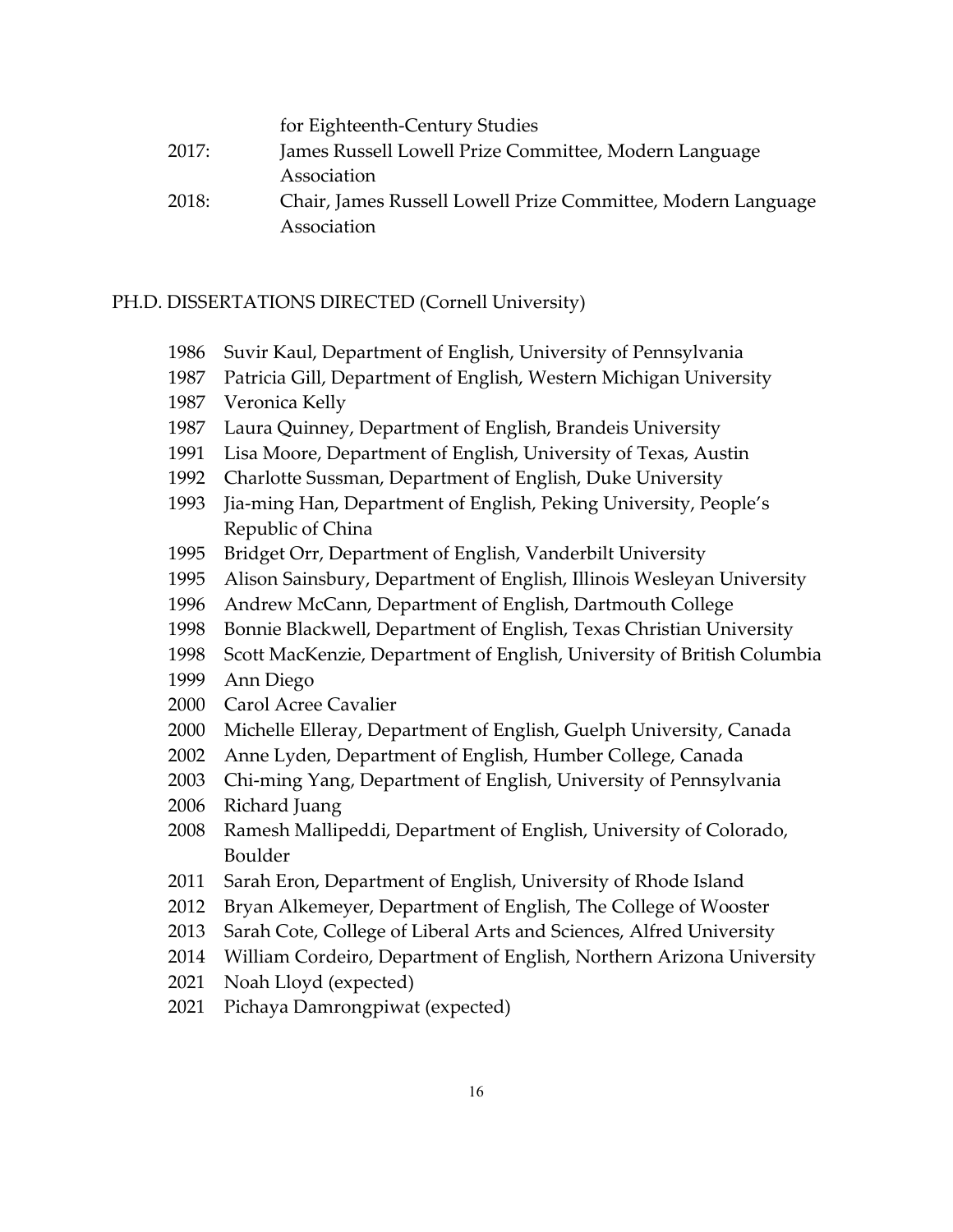## BOOK PUBLICATIONS BASED ON PH.D. DISSERTATIONS DIRECTED

Suvir Kaul. *Thomas Gray and Literary Authority: Ideology and Poetics in Eighteenth-Century England*. Stanford: Stanford University Press, 1992.

Patricia Gill. *Interpreting Ladies: Women, Wit, and Morality in the Restoration Comedy of Manners*. Athens, Georgia: University of Georgia Press, 1995.

Laura Quinney. *Literary Power and the Criteria of Truth.* Gainesville: University Press of Florida, 1995.

Lisa Moore. *Dangerous Intimacies: Toward a Sapphic History of the British Novel.* Durham: Duke University Press, 1997.

Jiaming Han. *Henry Fielding: Form, History, Ideology.* Beijing: Peking University Press, 1997.

Andrew McCann. *Cultural Politics in the 1790s: Literature, Radicalism, and the Public Sphere.* London: Macmillan Press, 1999.

Charlotte Sussman. *Consuming Anxieties: Consumer Protest, Gender, and British Slavery, 1713-1833.* Stanford: Stanford University Press, 2000.

Bridget Orr. *Empire on the English Stage, 1660-1714.* Cambridge: Cambridge University Press, 2001.

Richard M. Juang, ed. with Paisely Currah and Shannon Price Minter. *Transgender Rights.* Minneapolis: University of Minnesota Press, 2006.

Chi-ming Yang. *Performing China: Virtue, Commerce, and Orientalism in Eighteenth-Century England, 1660-1760.* Baltimore: Johns Hopkins University Press, 2011.

Scott MacKenzie. *Be It Ever So Humble: Poverty, Fiction, and the Invention of the Middle Class Home.* Charlottesville: University of Virginia Press, 2013.

Sarah Eron. *Inspiration in the Age of Enlightenment*. Newark: University of Delaware